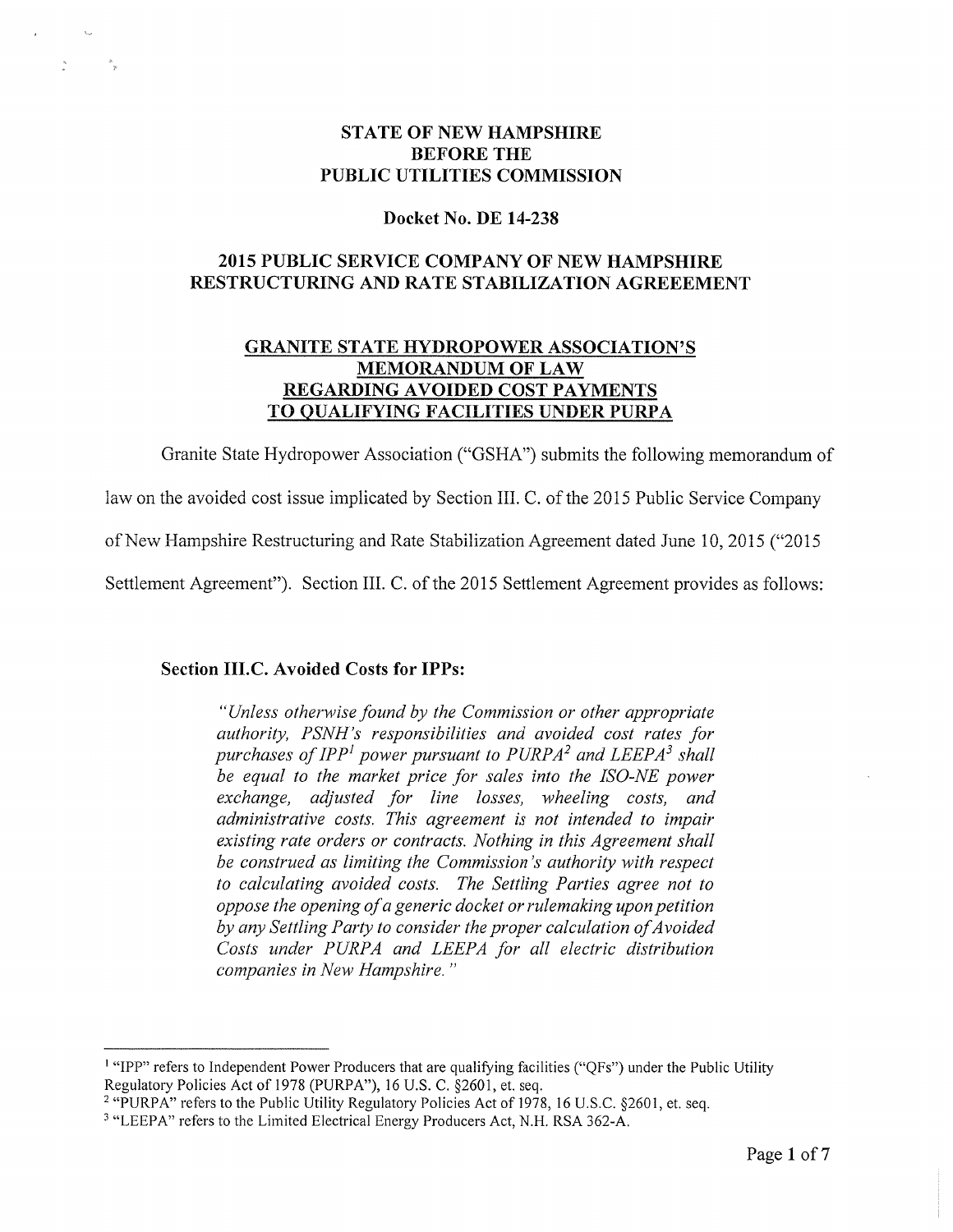Section III.C. of the <sup>2015</sup> Settlement Agreement describes "avoided costs" in <sup>a</sup> manner that is inconsistent with federal law. Under <sup>16</sup> U.S.C. §824a-3(b), federal rules requiring the purchase by any electric utility of electric energy from any qualifying small power producer ("QF") must, among other things, not discriminate against QFs and not exceed "the incremental cost to the electric utility of alternative electric energy." "Incremental cost of alternative electric energy" is defined by applicable federal law as "the cost to the electric utility of the electric energy which, but for the purchase from such ...small power producer, such utility would **generate or purchase** from another source." 16 U.S.C. §824a-3 (d)(emphasis added). Federal regulations implementing these statutory provisions have established that electric utilities are obligated to purchase QF power. *See* 18 C.F.R.  $\S292.303(a)$ . The regulations at 18 C.F.R.  $\S292.304(a)(2)$ further provide that payments for such purchases will satisfy federal regulatory rate requirements if they are equal to the purchasing utility's avoided costs determined after consideration of factors set forth in §292.304(e). Such factors include, among other things, the expected or demonstrated reliability of the QF, and the savings resulting from variations in line losses from those that would have existed in the absence of purchases from a QF. *See* 18 C.F.R.  $\S$ 292.304(e) (2)(ii) and  $\S 292.304$  (e)(4).

Because Section IIII.C. of the <sup>2015</sup> Settlement Agreement defines PSNH's avoided costs for QF purchases as "the market price for sales into the ISO-NE power exchange", it conflicts with the above-referenced federal law and regulations which require that utilities purchasing power from IPPs/QFs must pay for that power at rates that are based upon the utility's costs to generate electricity itself or buy from another source. Neither the federal law nor the federal regulations refer to "market prices" as avoided costs

 $\delta_{\rm c}$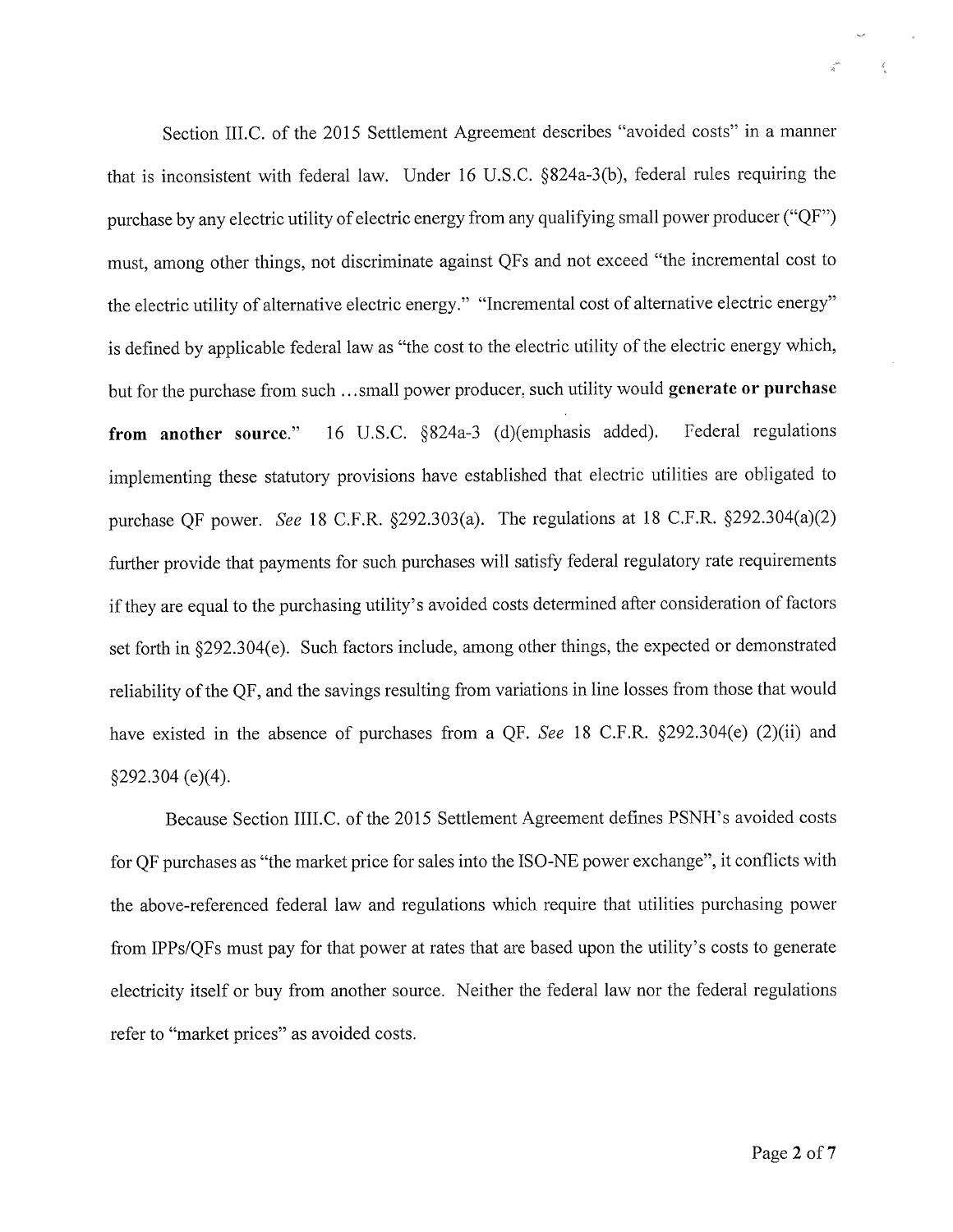The term "market price" is undefined in the <sup>2015</sup> Settlement Agreement. It is also undefined in PSNH's <sup>1999</sup> Restructuring Settlement Agreement (Docket DE 99-099), which contains <sup>a</sup> provision worded similarly to Section II1.C. of the <sup>2015</sup> Settlement Agreement and pursuant to which PSNH is currently paying for QF purchases. Despite the absence of <sup>a</sup> definition of market price in either the <sup>1999</sup> Settlement Agreement or the <sup>2015</sup> Settlement Agreement, PSNHinterprets "market price" to mean the ISO-NE hourly New Hampshire real time locational marginal energy price ("LMP") ("the real time price").

The Commission may not properly conclude that the real time price is PSNH's actual avoided cost prior to divestiture of its generating assets ("the hybrid period"). During this time when PSNH still owns generation, it is required by RSA 369-B:3, IV(b)(1)(A) to use that power for default service, along with supplement power purchases (when needed). Absent <sup>a</sup> supplemental power purchase, PSNH's avoided cost in the hybrid period must be based on its own generation costs. However, the evidence in this docket shows that when PSNH does supplement its own supply for default service, PSNH makes 90% of its supplemental power purchases in the IS0-NE day ahead market. See Exhibit Z. Thus, 90% of the time during which PSNH makes energy purchases, it is the day ahead price that PSNH avoids by purchasing QF power. Thus, GSHA asserts it is the day ahead market price -not the real time market price- that constitutes PSNH's avoided costs when PSNH makes supplemental power purchases.

To the extent that PSNH is relying on the <sup>1999</sup> Agreement as authorizing payment of real time prices to QFs, that argument is unpersuasive because the real time market did not even exist in 1999. See Exhibit BB. Therefore, the parties to the <sup>1999</sup> Settlement Agreement could not possibly have intended that real time prices be used to determine PSNH's payments to IPPs. At that time, ISO-NE administered the New England electricity market using a *single* financial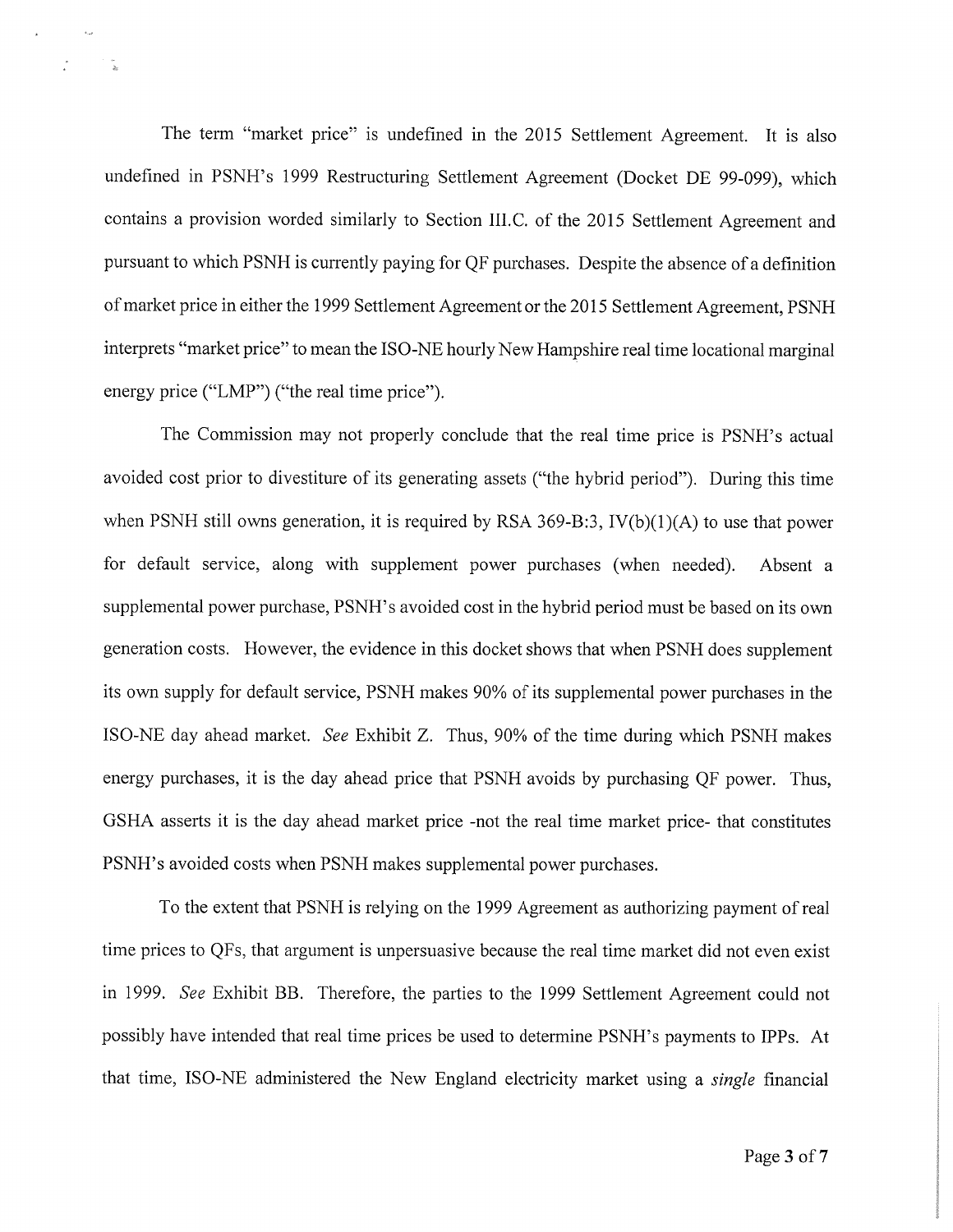settlement procedure. Exhibit K, page 8, lines 21-22. Thus, that single price was understood in 1999 to mean the "market price" for energy. Exhibit K, page 9, lines 1-2.

Beginning in 2003, ISO-NE adopted and began to implement <sup>a</sup> Standard Market Design ("SMD") with two core components — locational marginal pricing ("LMP") and <sup>a</sup> multi-settlement system for energy. See Exhibit BB. Under the SMD, wholesale power ceased to be priced uniformly across New England. Id., p.1. The SMD system established two hourly prices: the day ahead and real time prices. Id. In announcing the creation of the SMD, ISO-NE stated that the SMD structure "will provide financial certainty for market participants because prices will be 'locked in' in the day-ahead market." Id., p. 2.

An explanation of the differences between the day ahead and real time energy markets is found in Mr. Norman's prefiled direct testimony, Exhibit K, at pages <sup>10</sup> to 11. As Mr. Norman's testimony indicates, the vast majority of ISO-NE power transactions settle in the day ahead market. Exhibit K, p. 11, line 10. The real time market represents but <sup>a</sup> very small percent of overall ISO-NE transactions and therefore does not truly reflect the "market price" of energy. Exhibit K, p. 11, lines 10-12. The real time market simply reflects the "settling price" to account for the minor differences between the generation that is bid into the day ahead market and that which actually serves load. Exhibit K, p. 11, lines 14-16.

The Federal Energy Regulatory Commission ("FERC") has ruled that <sup>a</sup> locational imbalance market price or settling price is not properly considered <sup>a</sup> utility's avoided cost for purposes of rates paid to QFs under PURPA. *See Exelon Wind 1, LLC, et al.*, 140 FERC ¶61,152 (Aug. 28, 2012). In the *Exelon Wind* decision, FERC found that the Public Utility Commission of Texas erred by accepting an energy imbalance service market locational imbalance price at <sup>a</sup> QF' <sup>s</sup> node as the utility's avoided cost under PURPA. Id. at ¶52. "The problem "The problem with the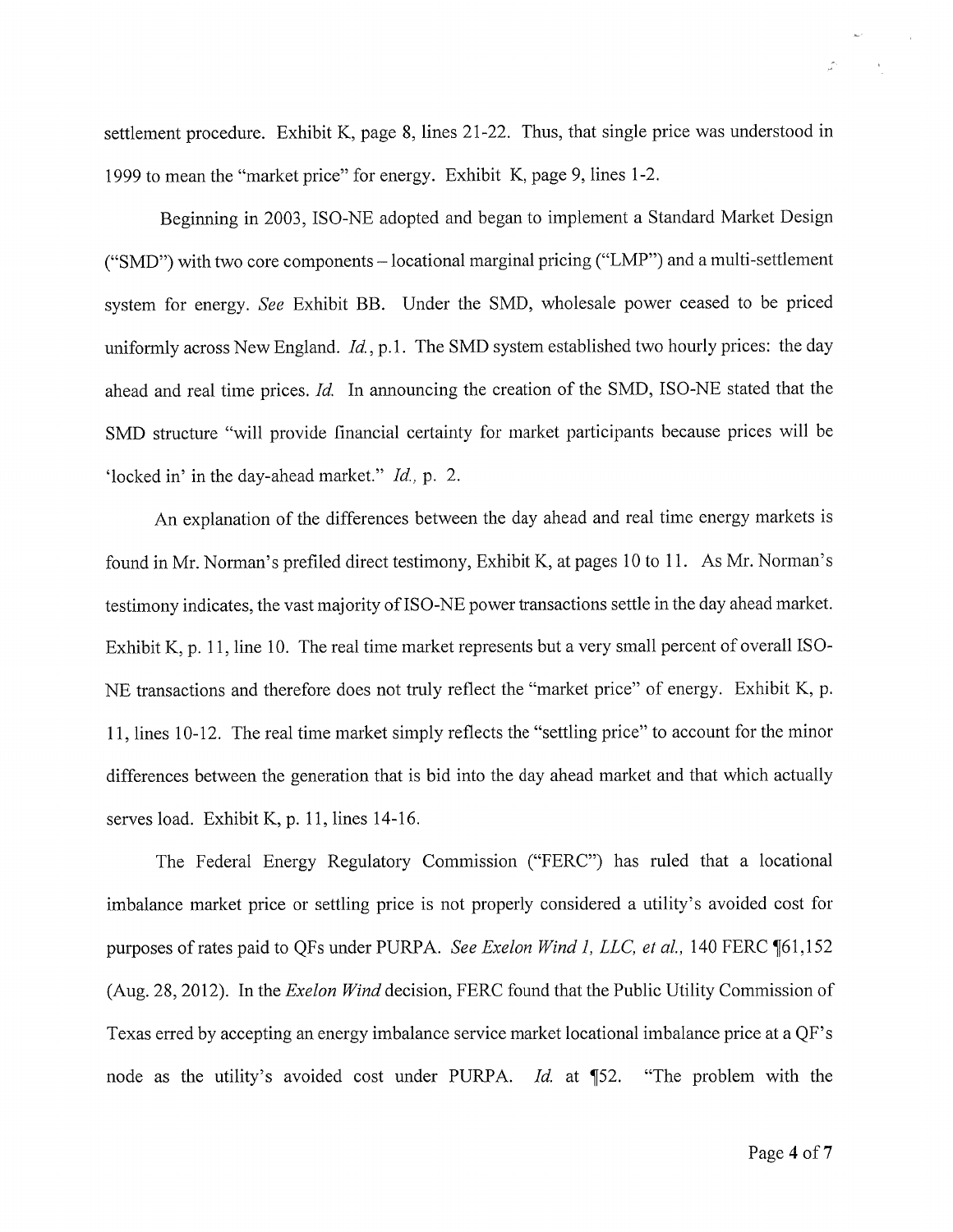methodology.., adopted by the Texas Commission is that it is based on the price that <sup>a</sup> QF would have been paid had it sold its energy directly in the  $\mathrm{EIS}^4$  Market, instead of a methodology of calculating what the costs to the utility would have been for self-supplied, or purchased, energy but for' the presence of the QF or QFs in the markets, as required by [FERC's] regulations." Id<sup>.</sup>  $\rm FERC$  noted that it had denied the purchasing utility's request to be relived of is mandatory  $\rm PURPA$ purchases because the affected QFs lacked access to market purchasers. Id. Thus, according to FERC, the utility's payment of locational imbalance market prices unreasonably assumed full access by the QFs to third-party buyers in the EIS market. Id.

The *Exelon Wind* decision is instructive. It establishes that a state commission cannot adopt a settlement/imbalance market rate, like ISO-NE's real time market rate, as a purchasing utility's avoided cost under PURPA. Like the purchasing utility in *Exelon Wind*, PSNH has not been relieved of its obligation to purchase power from small QFs (i.e. those under <sup>20</sup> megawatts) because PSNH failed to demonstrate that particular individual QFs have access to ISO-NE markets. *See Public Service Company of New Hampshire*, 131 FERC ¶61,027 (Apr. 15, 2010) at ¶22. PSNH submitted data to FERC in an effort to show that *all* small QFs have access to ISO-NE's markets. *Id.* FERC refused to accept this evidence to rebut the presumption established in 18 C.F.R. §292.309(d)(1) (Exhibit FF), that QFs at or below <sup>20</sup> megawatts do not have nondiscriminatory access to the market. Thus, under the above-cited cases, PSNH may not treat QFs as if they are selling their power in the real time energy market. This position is further supported by the fact that PSNH uses its QF purchases to meet its own load obligations. See Exhibits DD and EE.

<sup>&</sup>lt;sup>4</sup> "EIS" refers to Energy Imbalance Service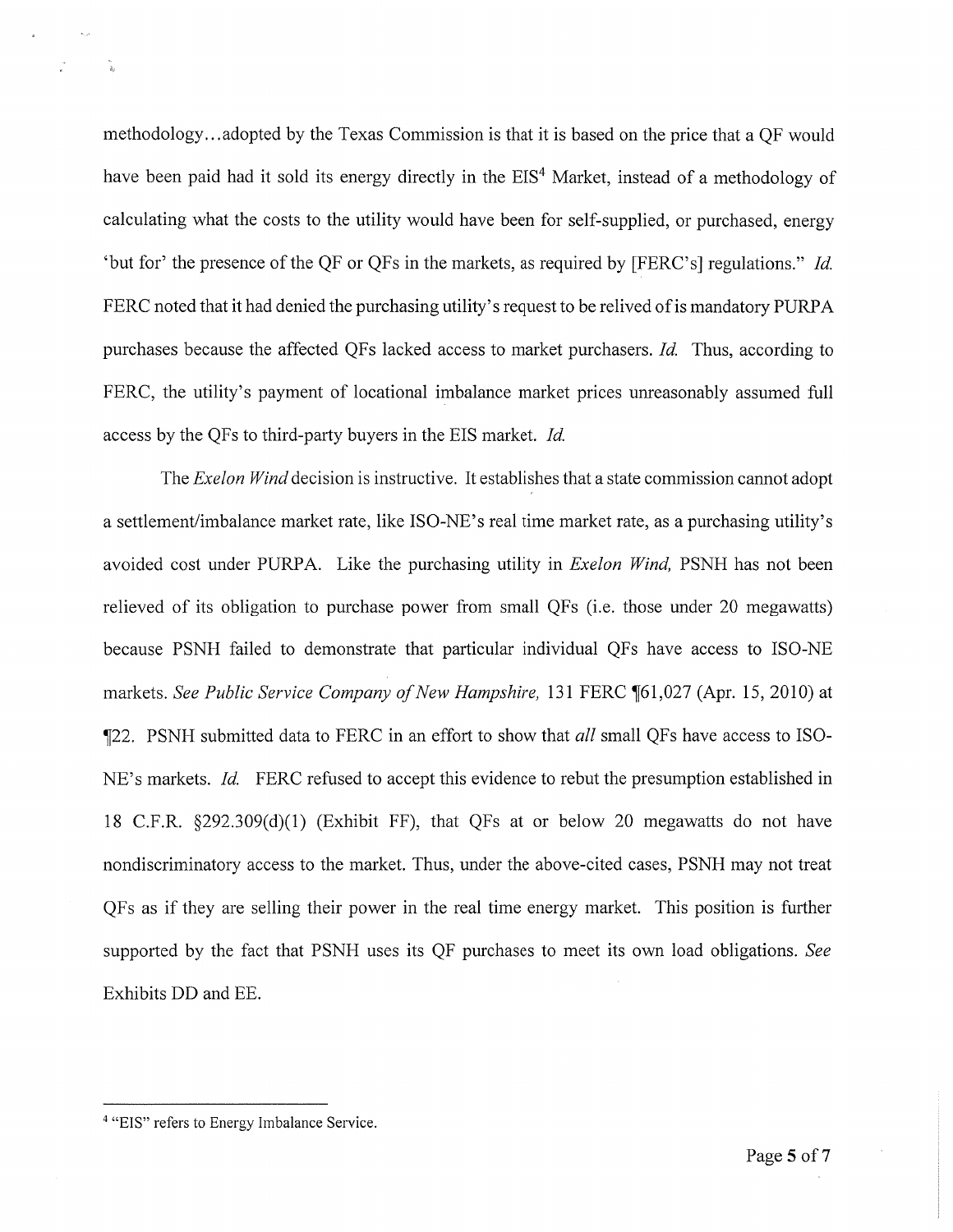At hearing, PSNH discounted the *Exelon Wind* decision, citing a footnote in a subsequent FERC order which states: "[i]t appears that various states have opted to use LMPs in calculating avoided costs.. .The record in this proceeding does not contain extensive evidence on the particular methodologies that are being used by these states, and these methodologies have not otherwise been the subject of Commission proceedings." *Council of the City of New Orleans, Lousiana, et* al., 145 FERC ¶61, 057 (Oct. 17, 2013), ftnt. 64. In support of its position that the Exelon Wind decision is of no consequence, PSNH also points to dicta in the New Orleans case which states that no state regulatory authority had addressed an avoided cost filing for "as available sales." *Id.* at ¶ 30. PSNH's arguments about the import of the *New Orleans* case are unpersuasive. First, the record in this case does not establish that GSHA's QFs are "as available" sellers. Second, even if that were the case, FERC made no pronouncement as to the proper avoided cost payments to these QFs. Simply put, the *New Orleans* decision is a red herring and does not undermine the validity and relevance of the *Exelon Wind* decision

In view of the foregoing, GSHA urges the Commission to issue an order directing PSNH to pay QFs day ahead market prices for so long as the <sup>1999</sup> Settlement Agreement is in effect. GSHA further urges the Commission to reject the wording of Section III.C. of the 2015 Settlement Agreement and either order the Settling Parties to modify the language of the settlement agreement as Mr. Norman has suggested in his supplemental prefiled testimony, or condition approval of the Settlement Agreement on including Mr. Norman's suggested language.

 $\label{eq:2} \frac{1}{\sqrt{2}}\left(\frac{1}{2}\right)^{2} \left(1-\frac{1}{2}\right)^{2}$